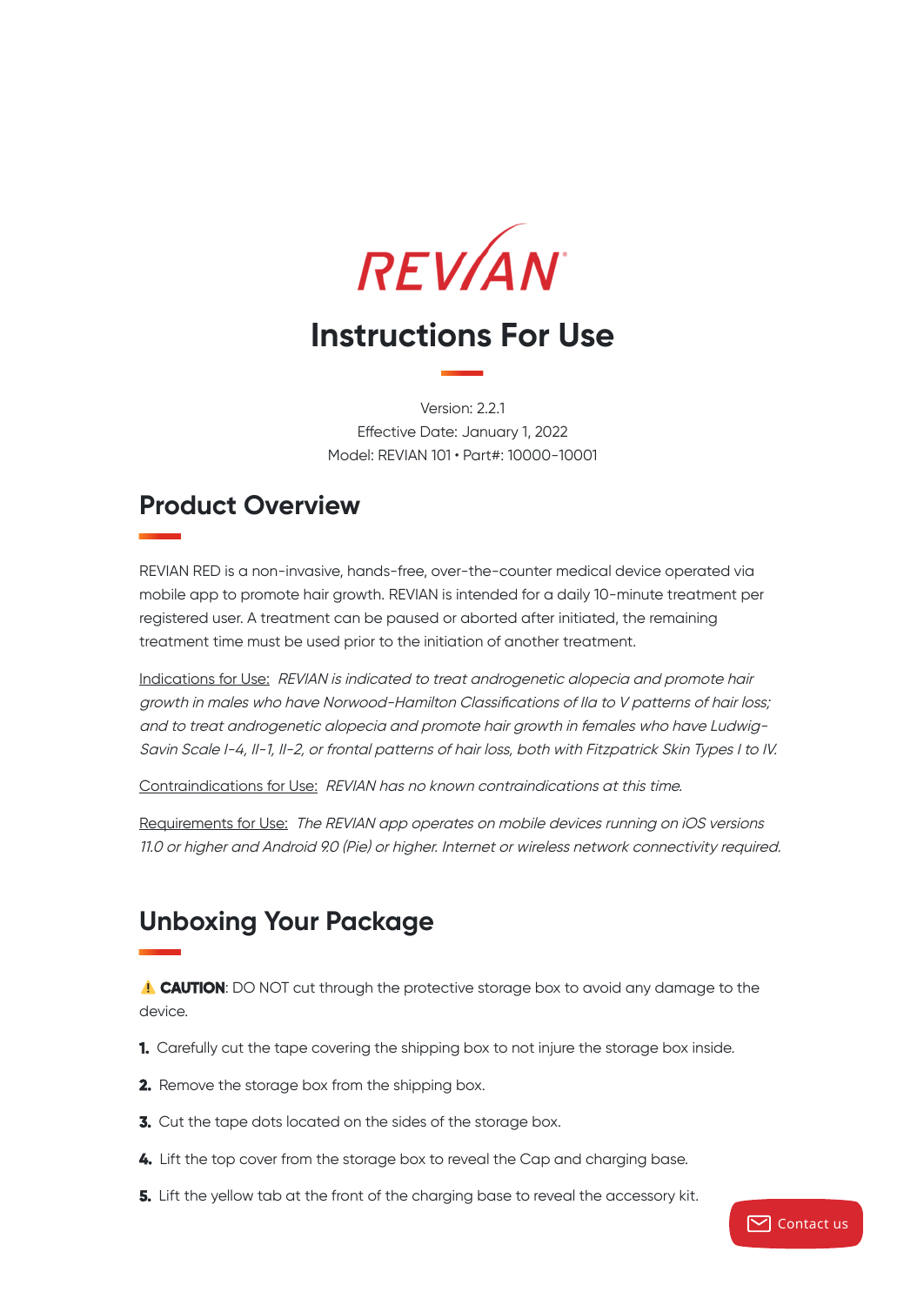

- **6.** Remove the accessory kit and carefully read the Quick Start Guide.
- **7.** Remove the accessories contained inside the accessory kit:
- USB-to-Micro-USB cable
- Travel Bag
- AC Adaptor
- Adjustment Headliners
- **8.** Charge the Cap for up to one hour prior to use with the AC adaptor and micro-USB cable.

# **Adjusting the Cap**

The Cap comes with front and back standard headliners installed as illustrated below. The Cap should not be loose enough that it falls off the head with ease, nor should it fit too tightly. A proper fitting Cap is an important step for a reliable treatment.



#### **To Adjust Headliners:**

If the Cap is loose, remove the standard back headliner from the headliner dots, and replace with the optional 10mm or 20mm back headliner.

## **Charging the Cap**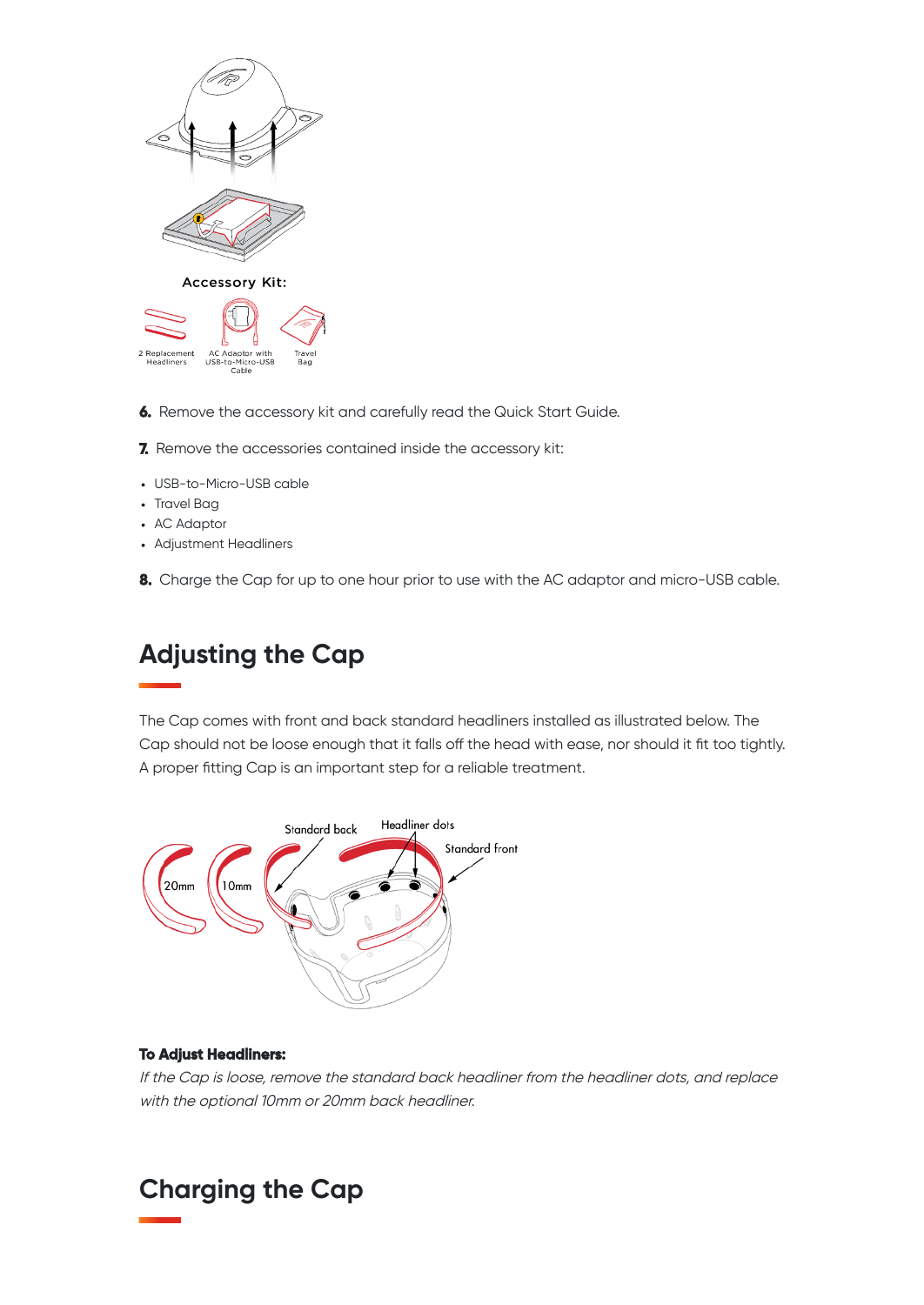**WARNING**: DO NOT connect this equipment with any other equipment not provided in the accessory kit.

**WARNING**: The micro-USB cable connector may be a strangulation hazard

Attach the micro-USB cable to the AC adaptor. The Cap should be left on the charging base for support. Plug AC adaptor into an indoor outlet and then insert micro-USB cable connector into micro-USB port located on top of the Cap. The charging port in the Cap will illuminate when successfully charging. Once fully charged, the light will turn off. To disconnect, unplug the AC adaptor from the indoor outlet.

**Cap Charging Light Indications:** When charging your cap, a steady state blue light in the cap charging port means the cap is currently charging. When the light changes to a slow blink, that means the cap is fully charged. When fully charged, the cap is designed to complete 2-3 treatments before recharging is required.



#### **\*Important\***

While charging, the Cap will NOT allow <sup>a</sup> treatment to be delivered. DO NOT CLEAN THE CAP WHILE CHARGING.

The app will keep you up to date on your Cap's battery status. When the battery is too low to perform a treatment and needs to be charged, an indicator message will be shown in the app.



**Connecting to the Cap for the First Time**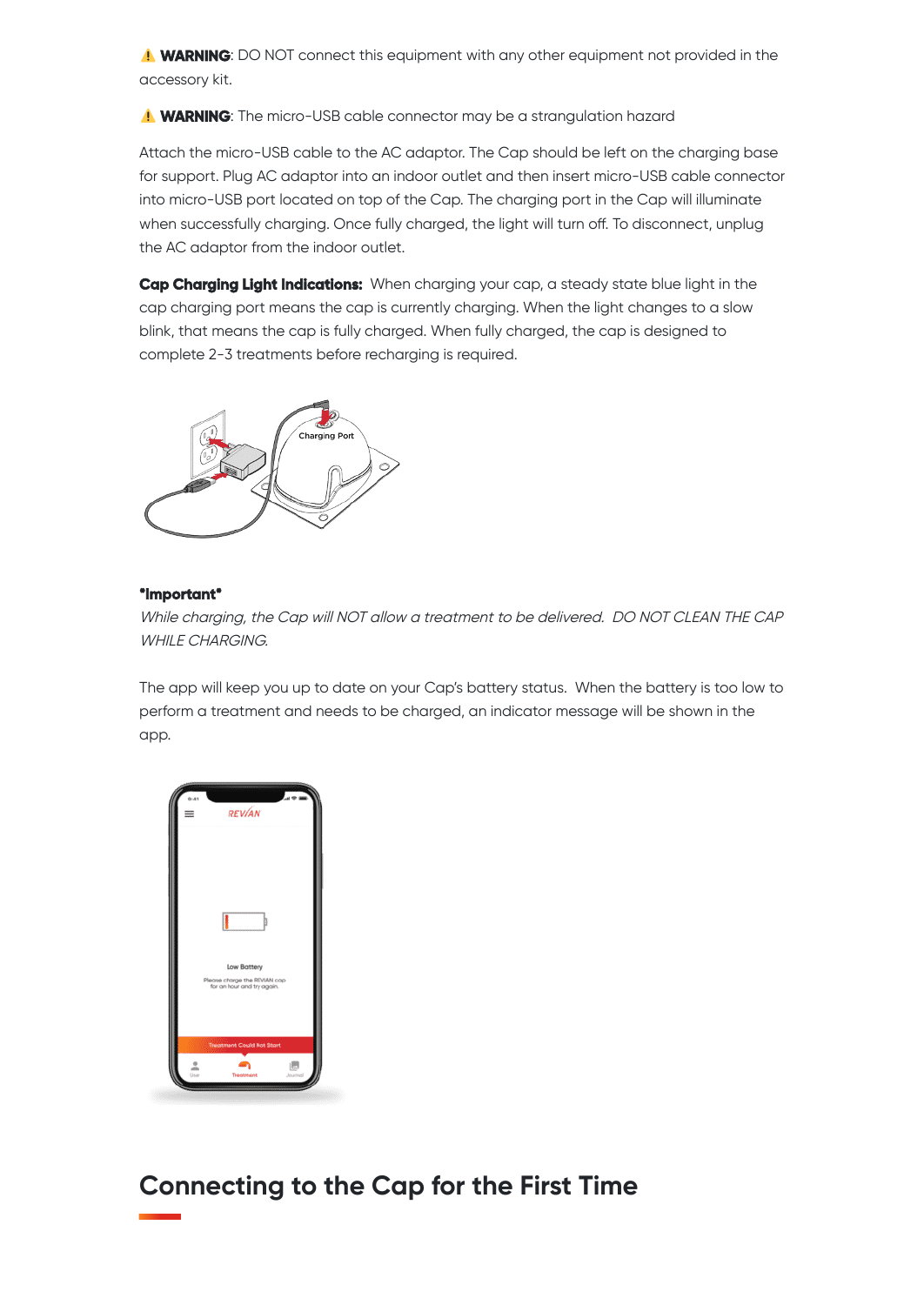The Cap **must be placed on your head** and connected via Bluetooth to its controller (the REVIAN mobile app) for a treatment to begin.

**1.** Download the REVIAN mobile app from Apple App Store (for iOS devices) or Google Play (for Android devices)

**2.** Open the REVIAN App and permit REVIAN to connect via Bluetooth on your device. The Cap will not work unless you grant Bluetooth permission to the App.



**3.** For first time users, tap "Register" to register your account. Follow the on-screen instructions and click the verification link sent to your email after tapping "Sign Up"

- **4.** Once you have verified your account, continue through the REVIAN tutorial.
- **5.** After the tutorial, place your charged REVIAN cap on your head.
- **6**. Tap "Connect Your Cap". This initiates bluetooth scanning to control the REVIAN Cap.

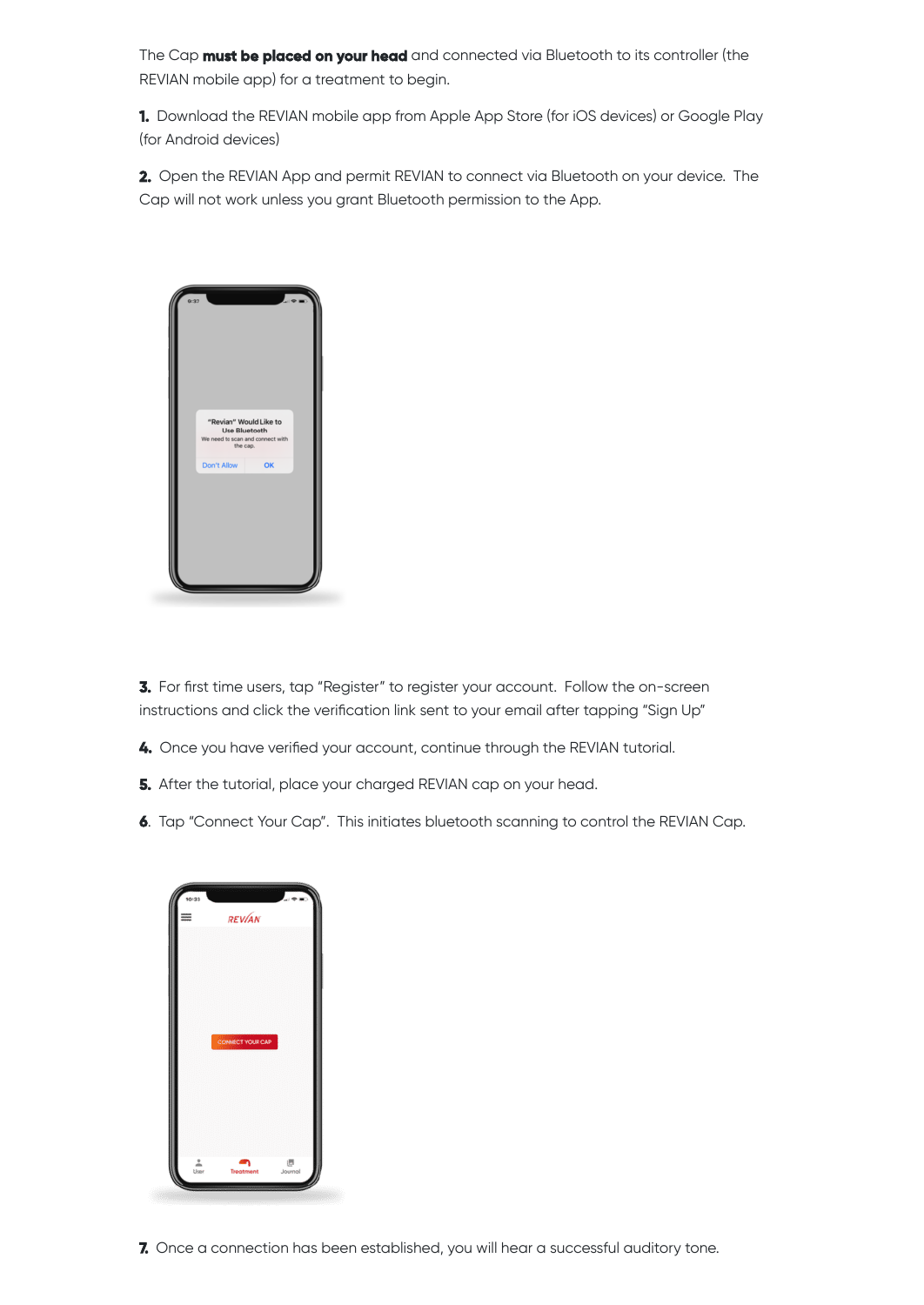\***Important\*** The cap must fit snugly on your head to activate the sensor located at the front, inside of the cap.

## **Running Treatments**

To start a treatment, the Cap must be on your head and a successful Bluetooth connection has been established with the App.

**1.** Once the Cap and App have successfully paired, press "Play" to start your 10-minute treatment.



**2.** A treatment can be paused by pressing the "pause" icon or by removing the cap from your head.

**3.** For a treatment to be successfully recorded, the countdown timer must reach "00:00" and you will receive a "Treatment Completed"message

## **Photo Journal**

The REVIAN Photo Journal is an optional feature to help you visually keep track of your hair growth progress. Photos uploaded are photos you have taken with your mobile device's native camera. Utilize it as frequently as you like. There are no limits to the amount of photos you can upload. It is recommended to upload photos from different angles to best give you a clearer picture of your progress as you continue to use REVIAN RED over time.

**1.** To use the photo journal, you must grant permission to the REVIAN app to access your mobile device's photo library.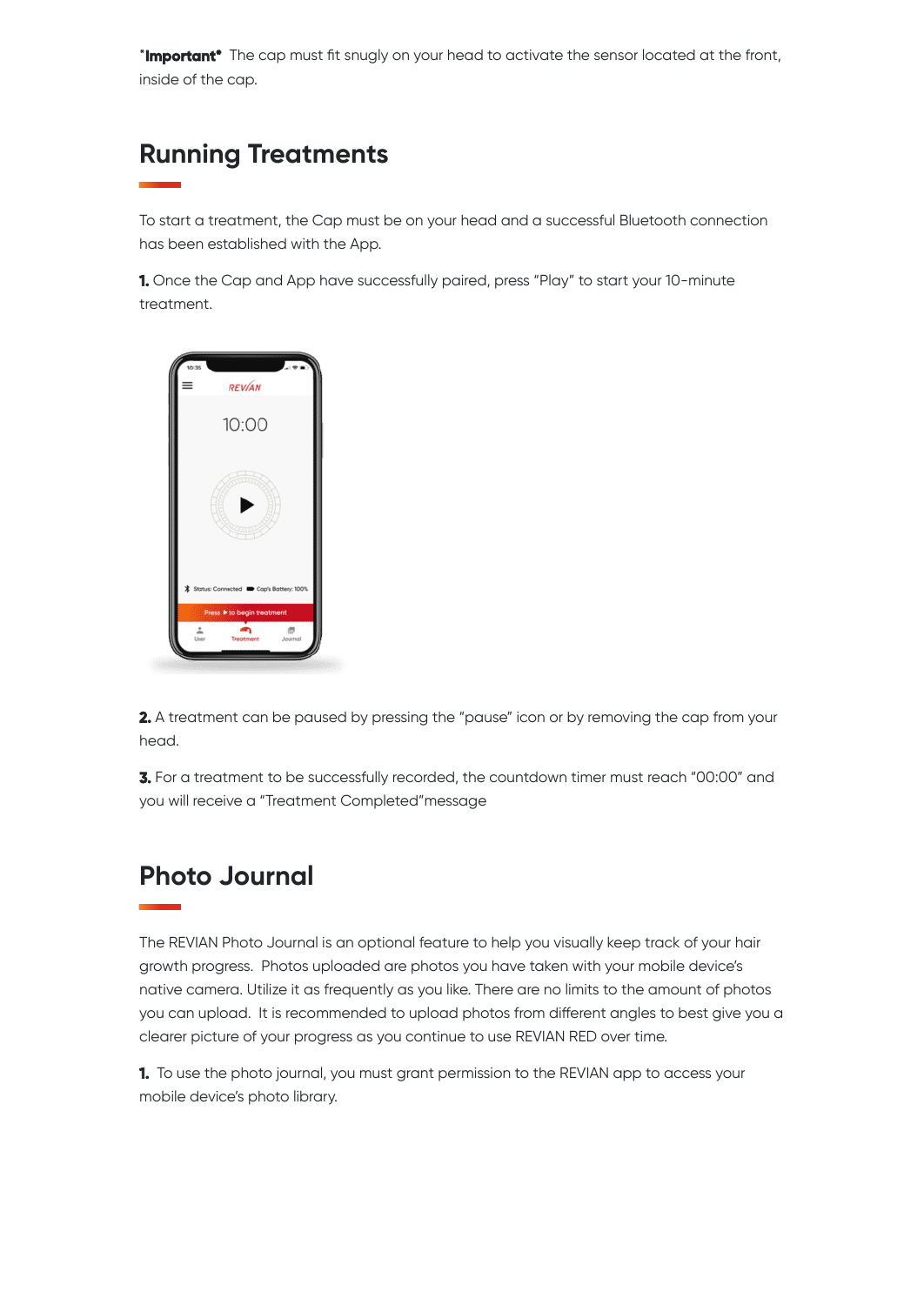

- **2.** After granting access, access your mobile device's photo library by tapping the "+" icon.
- **3.** Photos will display in chronological order.

**4.** You can delete photos from your Photo Journal by tapping into that picture and then tapping the "trashcan" icon in the top right corner.

## **Treatment History**

To access your treatment history, tap the "User" icon in the footer of the app and you will see a calendar view of your past treatments.



• The orange/red status bar will keep you updated on your current compliance percentage.

• The calendar will show dates you have successfully completed a treatment (denoted by a red circle around that date).

• The calendar will show dates you missed a treatment (denoted by a grey circle around that date).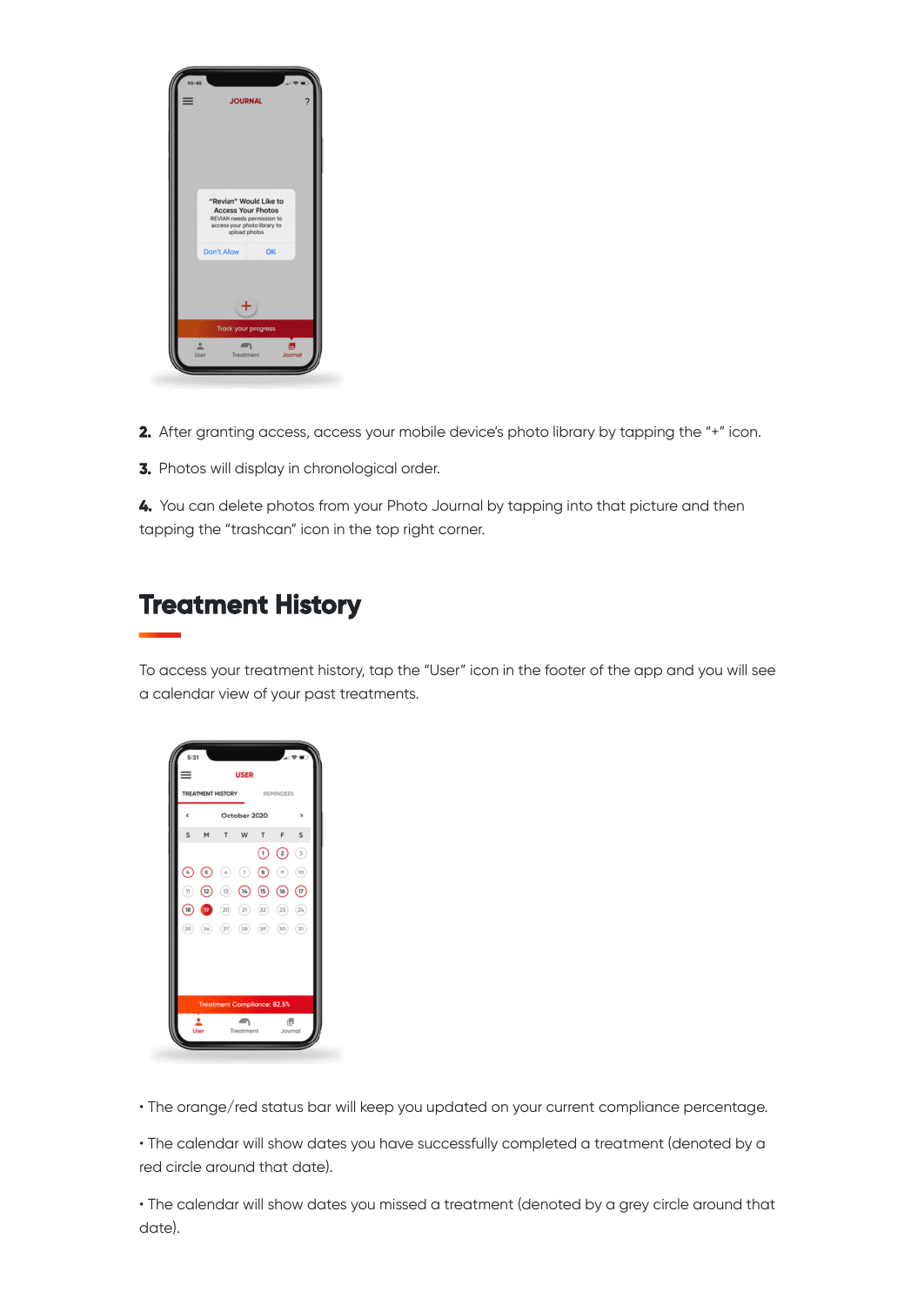#### **Reminders**

The key to any hair growth regime is compliance. REVIAN RED is indicated for use for oncedaily, 10-minute treatments.

• To utilize daily reminders, tap the "User" icon in the footer of the app and toggle to "Reminders"

• To use the Reminders feature of the REVAN app, you must grant permission for the REVIAN app to send notifications.

• To set up reminders, tap the "pencil" icon and set the time you would like to be reminded to treat for that corresponding day.



## **Settings**

To access your account settings, go to "Menu" in the app and tap "Settings". At the settings screen, you will be able to:

- Update First and Last Name
- Update your Email Address
- Reset Your Password

## **Troubleshooting**

REVIAN maintains an up-to-date Knowledge Base for common questions and troubleshooting. The Knowledge Base can be accessed in both the app and REVIAN website. The access the Knowledge Base in the app, go to "Menu" and tap "Support". To access the Knowledge Base on the web, please visit: https://support.revian.com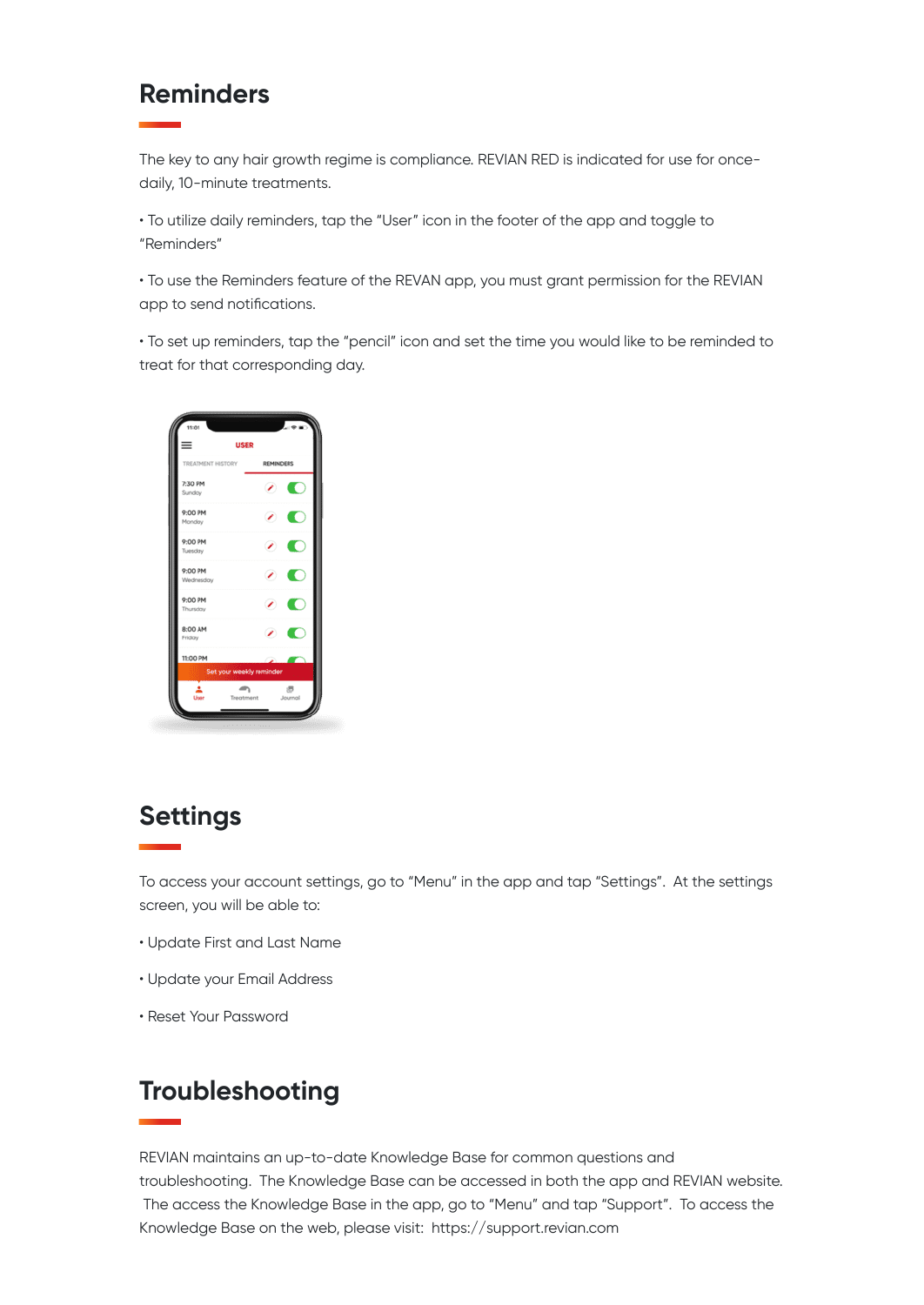| Troubleshooting or need an answer to a<br>question? Search our Knowledge Base.<br>Q. What is your issue?<br><b>SEARCH</b><br>><br>Instructions for Use<br>><br>Warranty<br>5<br><b>Create A Support Ticket</b> | < | <b>SUPPORT</b> |  |
|----------------------------------------------------------------------------------------------------------------------------------------------------------------------------------------------------------------|---|----------------|--|
|                                                                                                                                                                                                                |   |                |  |
|                                                                                                                                                                                                                |   |                |  |
|                                                                                                                                                                                                                |   |                |  |
|                                                                                                                                                                                                                |   |                |  |
|                                                                                                                                                                                                                |   |                |  |
|                                                                                                                                                                                                                |   |                |  |
|                                                                                                                                                                                                                |   |                |  |

## **Customer Support**

To provide you accurate customer support, **support tickets must be created inside of the app**. This allows our customer service team to understand your device type, operating system and the current version of the REVIAN app you have installed on your device. To create a Support Ticket, go to "Menu" in the app and tap "Support".

|                            | <b>CREATE A SUPPORT TICKET</b>                                                                                                                                               |
|----------------------------|------------------------------------------------------------------------------------------------------------------------------------------------------------------------------|
|                            |                                                                                                                                                                              |
| the following information: | Per FDA regulations, we are required to collect                                                                                                                              |
|                            | CONTACT INFORMATION                                                                                                                                                          |
| First Name                 | Last Name                                                                                                                                                                    |
| Email Address              |                                                                                                                                                                              |
| Phone Number               |                                                                                                                                                                              |
| Street                     |                                                                                                                                                                              |
| City                       | State                                                                                                                                                                        |
| Zip Code                   | Country                                                                                                                                                                      |
|                            | NEXT                                                                                                                                                                         |
| that time frome.           | Our business hours are Monday-Friday<br>9:00AM to 5:00PM EST. We will respond as<br>quickly as possible to your request. You can<br>expect a response within 24 hours during |
|                            | Search Knowledge Base Instead                                                                                                                                                |

# **Cleaning**

**WARNING**: DO NOT wash or submerge Cap at any time. DO NOT use cleaning agents or solvents to clean CAP as this may discolor or degrade the fabric or damage the internal electronics.

**WARNING**: DO NOT clean the Cap while charging.

• Visually inspect interior for film debris or possible damage.